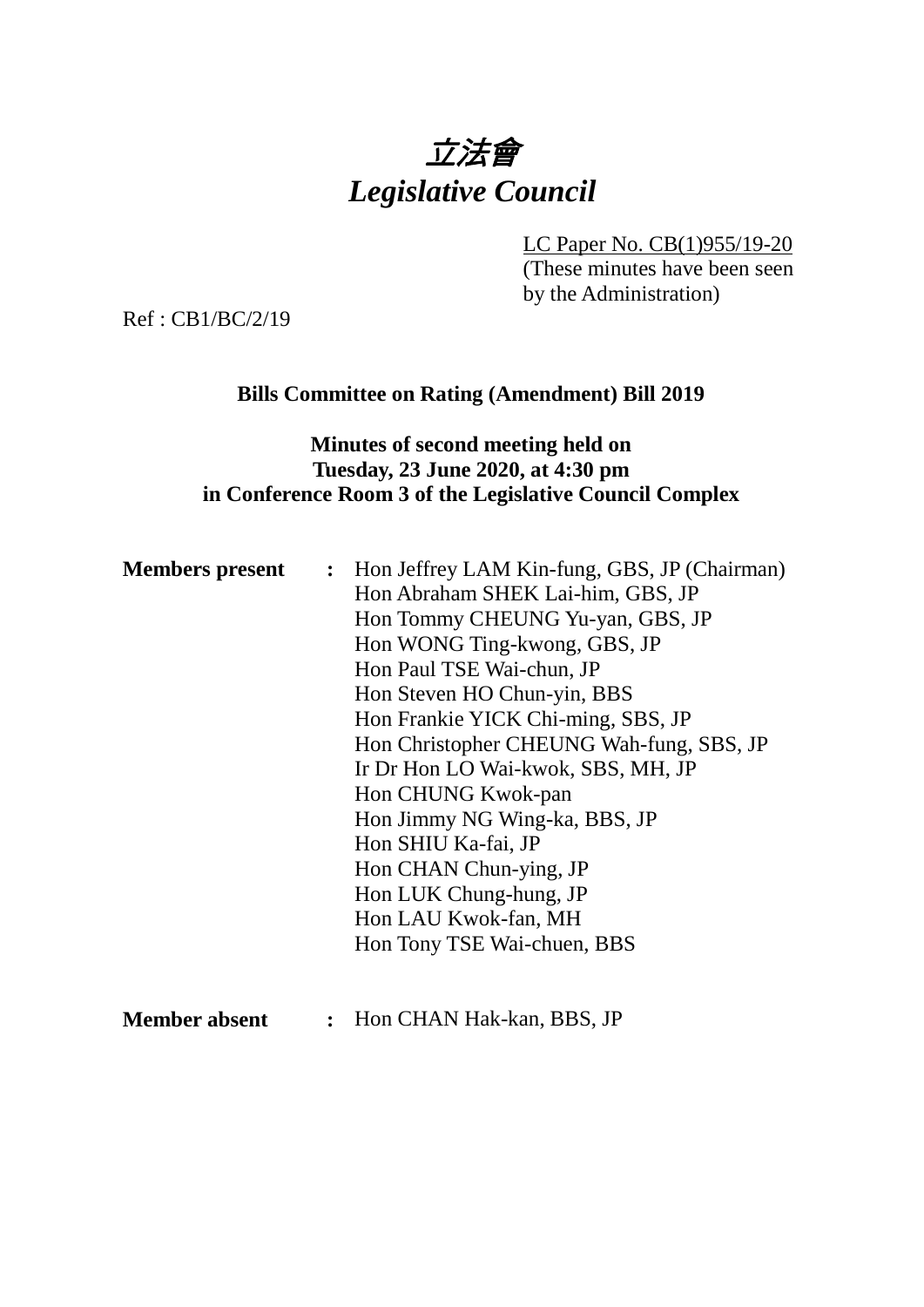| <b>Public Officers</b><br>attending      | : Agenda item I                                                                                                                                  |
|------------------------------------------|--------------------------------------------------------------------------------------------------------------------------------------------------|
|                                          | <b>Transport &amp; Housing Bureau</b>                                                                                                            |
|                                          | Dr Raymond SO, BBS, JP<br>Under Secretary for Transport & Housing                                                                                |
|                                          | Mrs Alice CHEUNG, JP<br>Deputy Secretary for Transport & Housing<br>(Housing)/Deputy Director of Housing (Strategy)<br><b>Housing Department</b> |
|                                          | Miss Joyce KOK<br>Principal Assistant Secretary (Housing) (Private<br>Housing)/Assistant Director (Private Housing)<br><b>Housing Department</b> |
|                                          | Miss Tracey LI<br>Senior Administrative Officer (Private Housing)1<br><b>Housing Department</b>                                                  |
|                                          | <b>Rating and Valuation Department</b>                                                                                                           |
|                                          | Mr IP Pak-keung, JP<br><b>Assistant Commissioner (Rating and Valuation)</b>                                                                      |
|                                          | Ms Kelly LAM<br><b>Principal Valuer (Rating Division)</b>                                                                                        |
|                                          | Department of Justice                                                                                                                            |
|                                          | Ms Rayne CHAI<br><b>Senior Assistant Law Draftsman</b>                                                                                           |
|                                          | Mr Gary LI<br>Senior Government Counsel (Acting)                                                                                                 |
| <b>Clerk in attendance :</b> Mr Derek LO | Chief Council Secretary (1)5                                                                                                                     |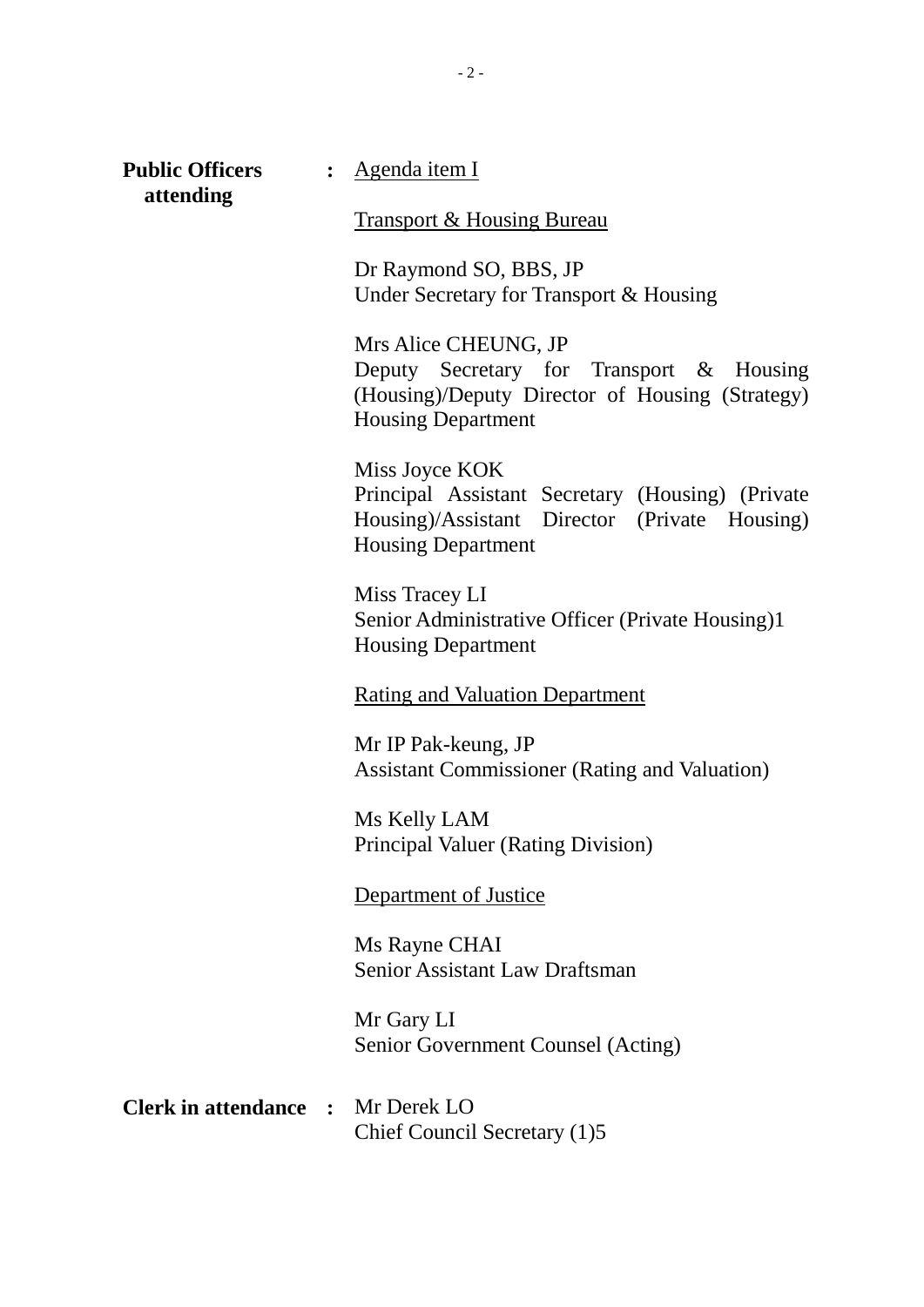|               |    | <b>Staff in attendance</b><br>$\ddot{\cdot}$ | Ms Vanessa CHENG<br><b>Assistant Legal Adviser 5</b> |                                                                                                                                                                                                                                                                                                                                                                                       |
|---------------|----|----------------------------------------------|------------------------------------------------------|---------------------------------------------------------------------------------------------------------------------------------------------------------------------------------------------------------------------------------------------------------------------------------------------------------------------------------------------------------------------------------------|
|               |    |                                              | Ms Anki NG<br>Council Secretary (1)5                 |                                                                                                                                                                                                                                                                                                                                                                                       |
|               |    |                                              | Ms Michelle NIEN<br>Legislative Assistant (1)5       |                                                                                                                                                                                                                                                                                                                                                                                       |
| <u>Action</u> | I. |                                              | <b>Meeting with the Administration</b>               |                                                                                                                                                                                                                                                                                                                                                                                       |
|               |    |                                              |                                                      | $(LC$ Paper No. $CB(1)790/19-20(01)$ — List of follow-up actions<br>arising from the meeting on<br>15 June 2020                                                                                                                                                                                                                                                                       |
|               |    |                                              |                                                      | LC Paper No. $CB(1)790/19-20(02)$ — Administration's response to<br>the list of follow-up actions<br>arising from the meeting on<br>15 June 2020)                                                                                                                                                                                                                                     |
|               |    |                                              | Relevant papers issued previously                    |                                                                                                                                                                                                                                                                                                                                                                                       |
|               |    |                                              | (LC Paper No. CB(3)811/18-19                         | — The Bill                                                                                                                                                                                                                                                                                                                                                                            |
|               |    | File Ref: HDCR4-3/PH/10-5/30                 |                                                      | — Legislative<br>Council<br><b>Brief</b><br>issued by the Transport and<br><b>Housing Bureau</b>                                                                                                                                                                                                                                                                                      |
|               |    | LC Paper No. $LS4/19-20$                     |                                                      | — Legal Service Division Report                                                                                                                                                                                                                                                                                                                                                       |
|               |    |                                              |                                                      | LC Paper No. $CB(1)751/19-20(01)$ — Marked-up copy of the Bill<br>$\frac{1}{2}$ $\frac{1}{2}$ $\frac{1}{2}$ $\frac{1}{2}$ $\frac{1}{2}$ $\frac{1}{2}$ $\frac{1}{2}$ $\frac{1}{2}$ $\frac{1}{2}$ $\frac{1}{2}$ $\frac{1}{2}$ $\frac{1}{2}$ $\frac{1}{2}$ $\frac{1}{2}$ $\frac{1}{2}$ $\frac{1}{2}$ $\frac{1}{2}$ $\frac{1}{2}$ $\frac{1}{2}$ $\frac{1}{2}$ $\frac{1}{2}$ $\frac{1}{2}$ |

- prepared by the Legal Service Division (Restricted to members only)
- LC Paper No. CB(1)751/19-20(02) Assistant Legal Adviser's letter dated 8 November 2019 to the Administration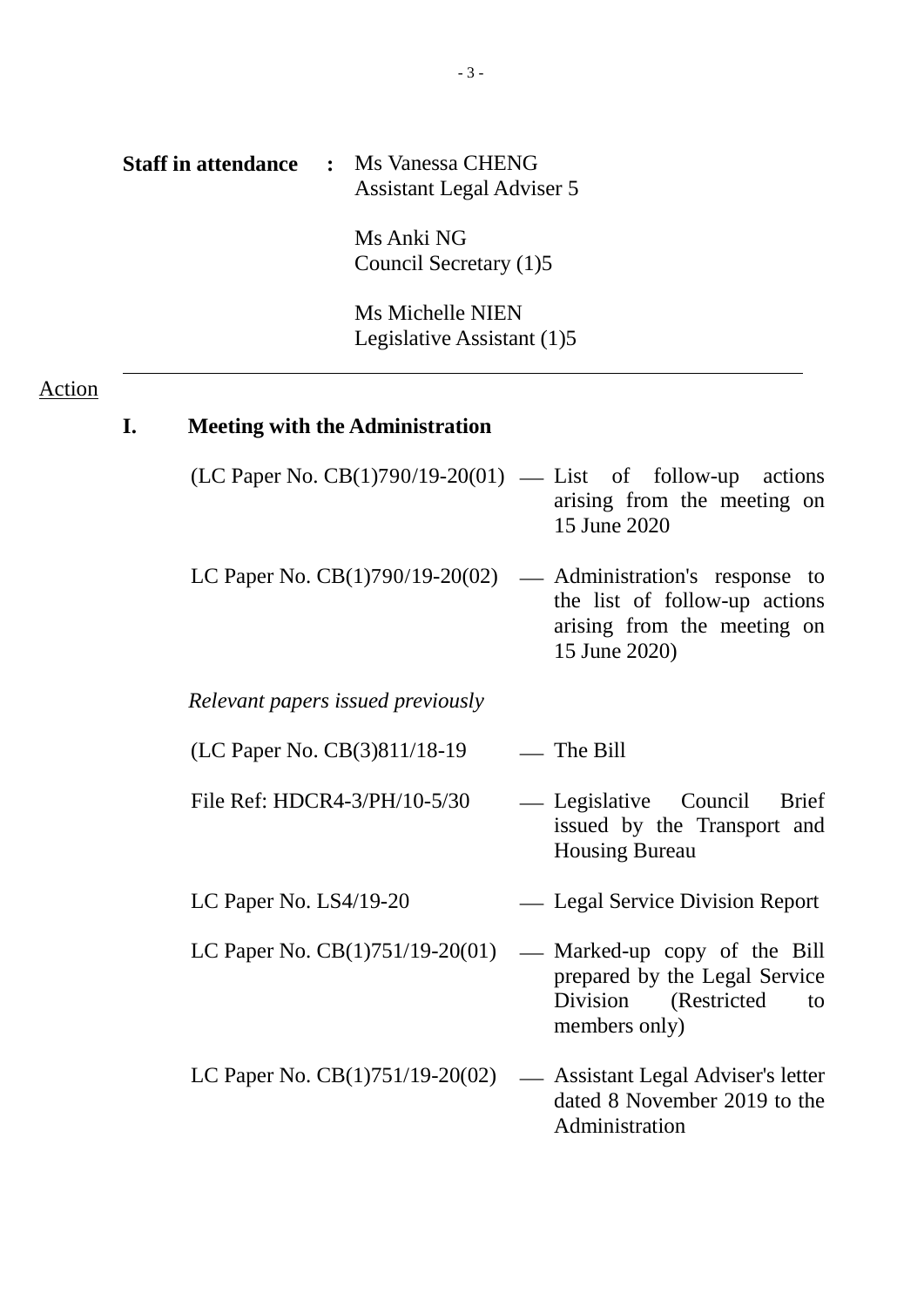| LC Paper No. $CB(1)751/19-20(03)$ | — Assistant Legal Adviser's letter<br>dated 13 May 2020 to the<br>Administration                                                                               |
|-----------------------------------|----------------------------------------------------------------------------------------------------------------------------------------------------------------|
| LC Paper No. $CB(1)751/19-20(04)$ | — Letter from the Administration<br>dated 9 June 2020 responding<br>to the letters from Assistant<br>Legal Adviser dated<br>8 November 2019 and 13 May<br>2020 |
| LC Paper No. $CB(1)751/19-20(05)$ | Paper on Rating (Amendment)<br>$\overline{\phantom{0}}$<br>Bill 2019 prepared by the<br>Legislative Council Secretariat<br>(background brief))                 |

The Chairman advised that the Administration had provided information requested by members at the meeting on 15 June 2020 (LC paper No. CB(1)790/19-20(02)).

2. The Bills Committee deliberated (index of proceedings in the **Appendix**).

### **II. Way forward of the Bills Committee**

3. Members noted that if the Second Reading debate on the Bill was to resume at the last Council meeting of 15 July 2020 before the prorogation of the Sixth Legislative Council, the Bills Committee should complete its work by the end of June 2020. While some members considered that the Bills Committee should endeavour to complete the scrutiny of the Bill by expediting its work as far as possible, the majority of members present at the meeting had reservation on the feasibility of completing scrutiny of the Bill within such a short period of time. After deliberation, the Bills Committee agreed to discontinue its scrutiny work on the Bill and report the decision to the House Committee as soon as possible.

*(Post-meeting note:* The notice on discontinuation of scrutiny work on the Bill was issued to members vide LC Paper No. CB(1)813/19-20 on 24 June 2020 and the decision to discontinue scrutiny work on the Bill was reported to the House Committee on 10 July 2020.)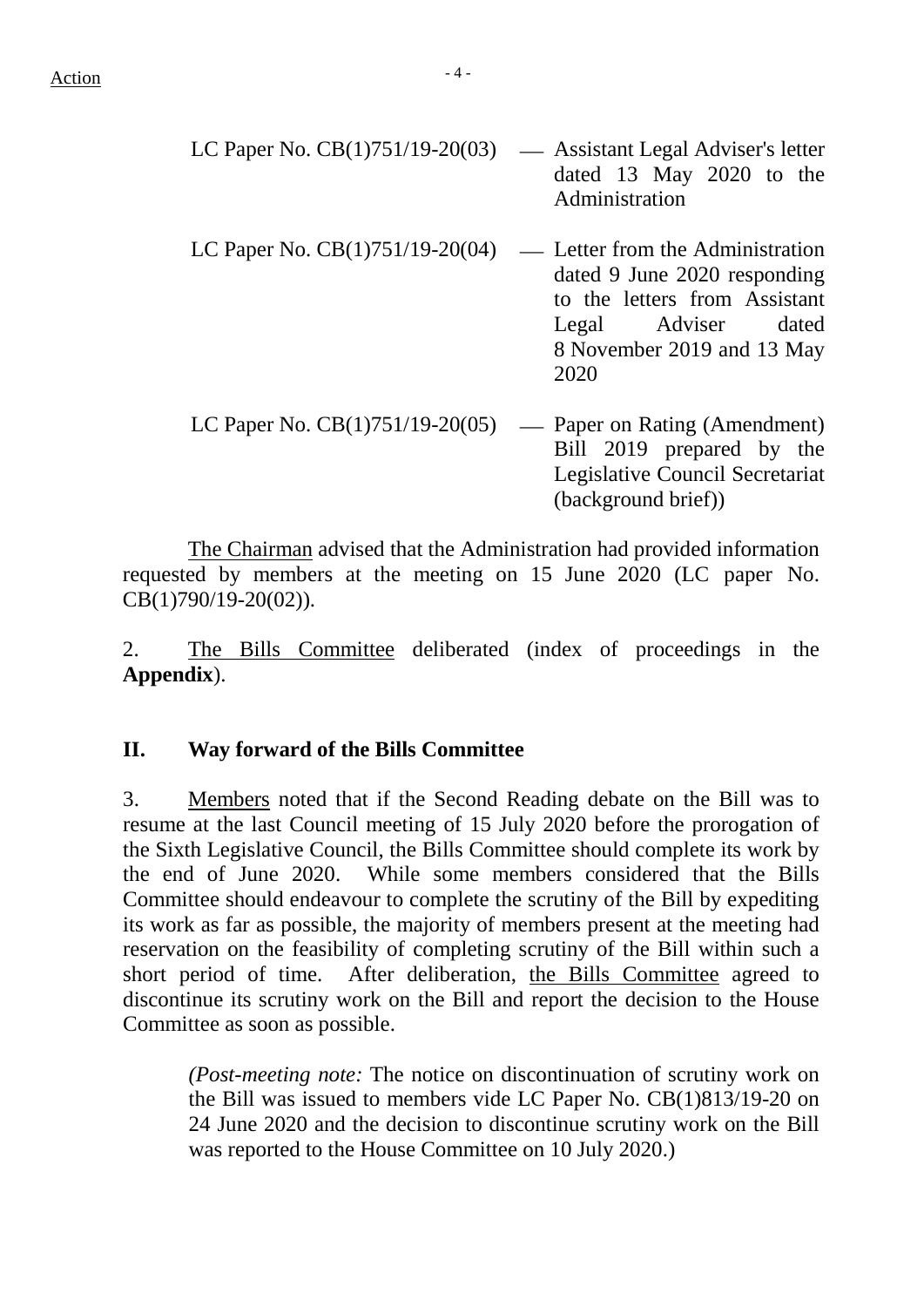## **III. Any other business**

4. There being no other business, the meeting ended at 6:29 pm.

Council Business Division 1 Legislative Council Secretariat 4 September 2020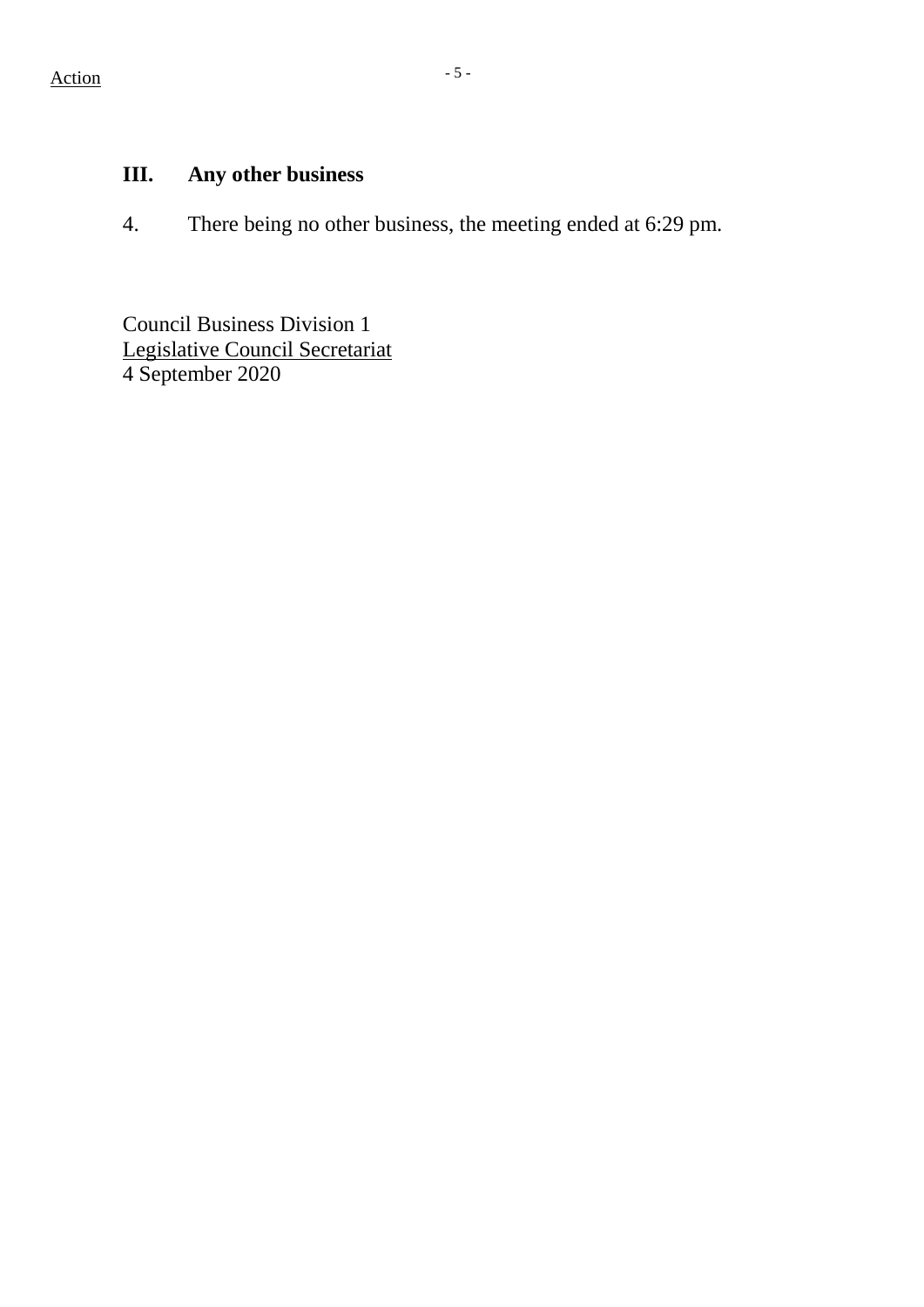#### **Proceedings of second meeting of the Bills Committee on Rating (Amendment) Bill 2019 on Tuesday, 23 June 2020, at 4:30 pm in Conference Room 3 of the Legislative Council Complex**

| <b>Time</b><br>marker | <b>Speaker</b>                                             | Subject(s)                                                                                                                                                                                                                                                                                                                                                                                                                                                                                                                                                                                                                                                                                                                                                                                        | <b>Action</b><br>required |
|-----------------------|------------------------------------------------------------|---------------------------------------------------------------------------------------------------------------------------------------------------------------------------------------------------------------------------------------------------------------------------------------------------------------------------------------------------------------------------------------------------------------------------------------------------------------------------------------------------------------------------------------------------------------------------------------------------------------------------------------------------------------------------------------------------------------------------------------------------------------------------------------------------|---------------------------|
|                       |                                                            | Agenda item I - Meeting with the Administration                                                                                                                                                                                                                                                                                                                                                                                                                                                                                                                                                                                                                                                                                                                                                   |                           |
| $000905 -$<br>001018  | Chairman                                                   | Opening remarks                                                                                                                                                                                                                                                                                                                                                                                                                                                                                                                                                                                                                                                                                                                                                                                   |                           |
| $001019 -$<br>001133  | Chairman<br>Administration                                 | Briefing by the Administration on its response (as set out in<br>LC paper No. $CB(1)790/19-20(02)$ to the enquiries raised<br>by members at the meeting of the Bills Committee held on<br>15 June 2020.                                                                                                                                                                                                                                                                                                                                                                                                                                                                                                                                                                                           |                           |
| $001134 -$<br>002415  | Chairman<br>Mr<br>Abraham<br><b>SHEK</b><br>Administration | Mr Abraham SHEK enquired about how the proposed<br>Special Rates regime under the Rating (Amendment) Bill<br>2019 ("the Bill") could reconcile with the right of<br>individuals and legal persons in private property under<br>Article 6 of the Basic Law ("BL 6") and Article 105 of the<br>Basic Law ("BL 105").<br>The Administration advised that -                                                                                                                                                                                                                                                                                                                                                                                                                                           |                           |
|                       |                                                            | Special Rates was a kind of tax. Taxation was<br>(a)<br>governed by Article 108 of the Basic Law ("BL 108").<br>BL 108 provided that the Hong Kong Special<br>Administrative Region ("HKSAR") shall practise an<br>independent taxation system; and HKSAR shall,<br>taking the low tax policy previously pursued in Hong<br>Kong as reference, enact laws on its own concerning<br>types of taxes, tax rates, tax reductions, allowances<br>and exemptions, and other matters of taxation. BL 6<br>had no application to tax legislation and the<br>Government considered that the proposed Special<br>Rates regime was consistent with BL 6; and                                                                                                                                                 |                           |
|                       |                                                            | (b) in Weson Investment Ltd $v$ Commissioner of Inland<br>Revenue [2007] 2 Hong Kong Law Reports & Digest<br>567 (CA), the Court of Appeal had clearly established<br>that BL 105 had no application to tax legislation.<br>As<br>explained in the above court case, BL 105 and BL 108<br>were mutually exclusive. When the Government<br>imposed tax on the individual, of necessity it deprived<br>the individual of his property without any right to<br>compensation. In a similar vein, the argument that<br>tax legislation must satisfy a proportionality test under<br>BL 105 was rejected. Unless the taxation scheme<br>could not be regarded as genuine but was in fact a<br>disguised expropriation of property, BL 105 had no<br>application. In view of the above and the fact that |                           |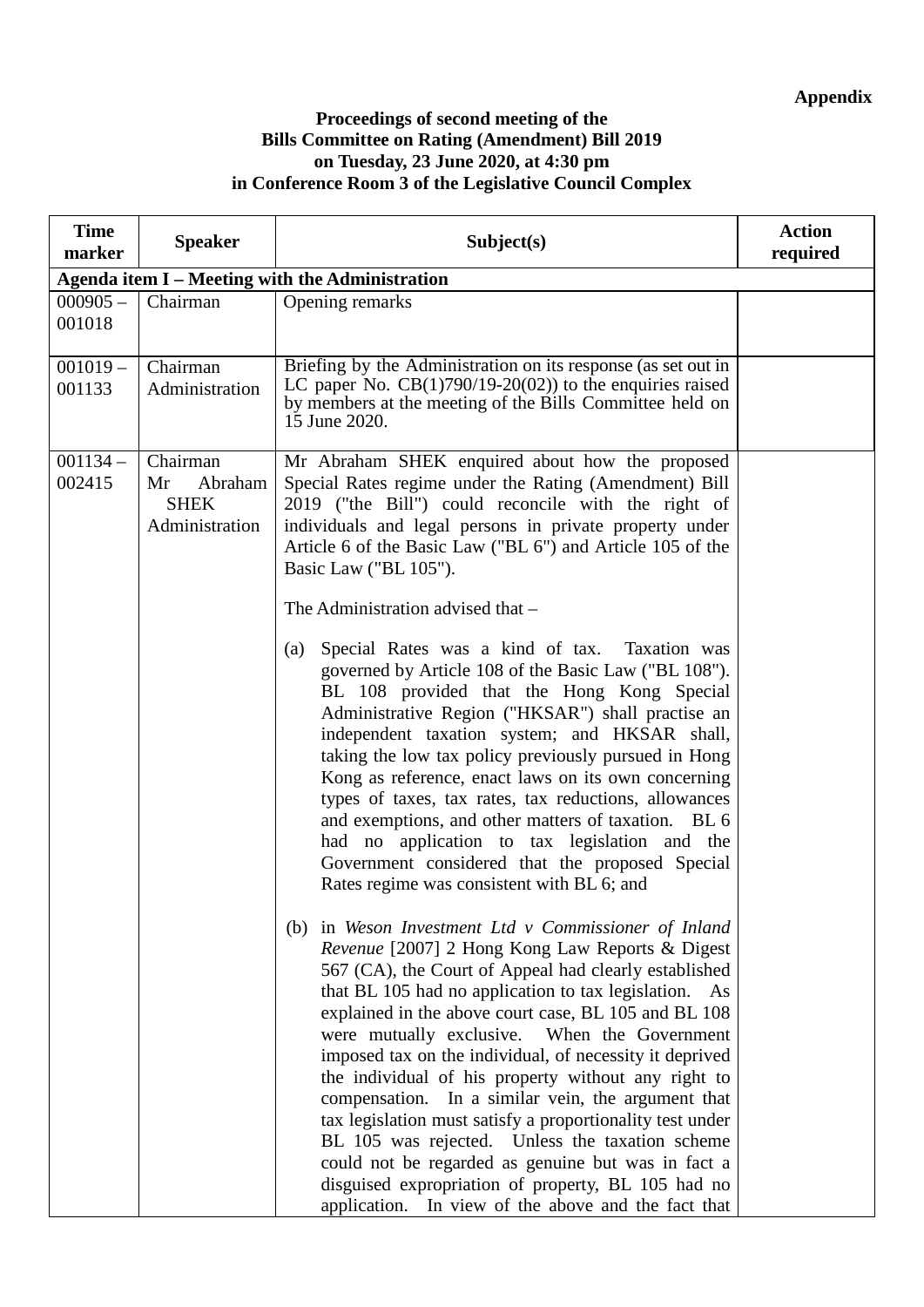| <b>Time</b><br>marker | <b>Speaker</b>                                      | Subject(s)                                                                                                                                                                                                                                                                                                                                                                                                                                                                                                                                                                                                                                                                                                                                                                                                                                                                                                                                                                                                                                                                                                                                                                                                                                                                                                                                                                                                                                                                                                                                                                                                                                                           | <b>Action</b><br>required |
|-----------------------|-----------------------------------------------------|----------------------------------------------------------------------------------------------------------------------------------------------------------------------------------------------------------------------------------------------------------------------------------------------------------------------------------------------------------------------------------------------------------------------------------------------------------------------------------------------------------------------------------------------------------------------------------------------------------------------------------------------------------------------------------------------------------------------------------------------------------------------------------------------------------------------------------------------------------------------------------------------------------------------------------------------------------------------------------------------------------------------------------------------------------------------------------------------------------------------------------------------------------------------------------------------------------------------------------------------------------------------------------------------------------------------------------------------------------------------------------------------------------------------------------------------------------------------------------------------------------------------------------------------------------------------------------------------------------------------------------------------------------------------|---------------------------|
|                       |                                                     | Special Rates was a tax, the Administration considered<br>that the proposed Special Rates regime would unlikely<br>engage BL 105 and therefore would not trigger the<br>proportionality test in this context.                                                                                                                                                                                                                                                                                                                                                                                                                                                                                                                                                                                                                                                                                                                                                                                                                                                                                                                                                                                                                                                                                                                                                                                                                                                                                                                                                                                                                                                        |                           |
| $002416-$<br>002759   | Chairman<br><b>CHUNG</b><br>Mr<br>Kwok-pan          | Mr CHUNG Kwok-pan noted that the Bills Committee<br>should complete its work by the end of June and report to the<br>House Committee on or before 3 July 2020 if the Second<br>Reading debate of the Bill was to resume at the last Council<br>meeting of 15 July 2020 before the prorogation of the Sixth<br>Legislative Council. He expressed concern about the way<br>forward of the Bills Committee.<br>The Chairman advised that members could discuss the way<br>forward of the Bills Committee on the next Agenda item.<br>He would first give members the opportunity to ask the<br>Administration for an explanation on their response to<br>members' enquiries.                                                                                                                                                                                                                                                                                                                                                                                                                                                                                                                                                                                                                                                                                                                                                                                                                                                                                                                                                                                            |                           |
| $002800 -$<br>003424  | Chairman<br>LAU<br>Mr<br>Kwok-fan<br>Administration | Mr LAU Kwok-fan pointed out that residential units issued<br>with Occupation Permits ("OPs") but not yet issued with<br>the Certificates of Compliance ("CCs") and refurbished by<br>developers were not yet ready for occupation by tenants<br>and hence not ready to be rented out. He asked why the<br>Administration did not adopt the issuing date of CC,<br>instead of the issuing date of OP, as the reference point for<br>determining when the developers should start submitting<br>returns on the status of the units under the Special Rates<br>regime.<br>Referring to paragraphs 8 to 11 of LC Paper No.<br>$CB(1)790/19-20(02)$ , the Administration advised that -<br>(a) an OP was a document issued by the Building Authority<br>("BA") in accordance with section 21(2) of the<br>Buildings Ordinance (Cap. 123). If the building<br>satisfied relevant requirements under the Buildings<br>Ordinance and was ready for occupation, BA would<br>issue an OP for the building. In other words, if OP<br>had been issued by BA in respect of a certain unit, it<br>implied in principle that the unit could be occupied and<br>put into effective use. A CC was issued by the Lands<br>Department when the developer had complied with all<br>positive obligations imposed under the lease conditions.<br>Although developers could not transfer ownership of<br>the units before obtaining CC, they could rent out the<br>units after obtaining OP, or apply for pre-sale consent at<br>a maximum of 30 months in advance of project<br>completion in accordance with the Consent Scheme;<br>(b) it was important to note that not all development |                           |
|                       |                                                     | were required to obtain CC.<br>projects<br>Some                                                                                                                                                                                                                                                                                                                                                                                                                                                                                                                                                                                                                                                                                                                                                                                                                                                                                                                                                                                                                                                                                                                                                                                                                                                                                                                                                                                                                                                                                                                                                                                                                      |                           |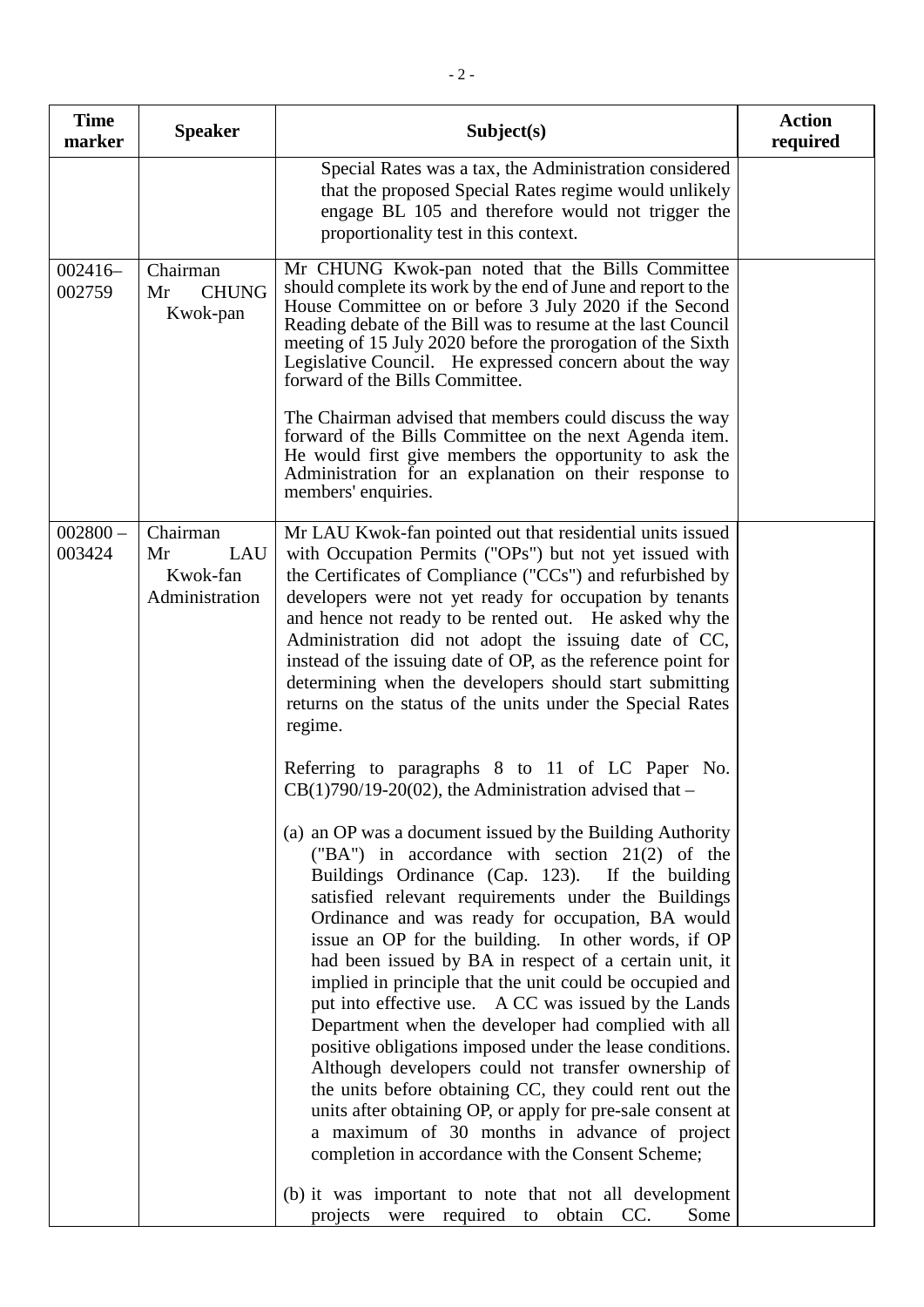| <b>Time</b><br>marker | <b>Speaker</b>                             | Subject(s)                                                                                                                                                                                                                                                                                                                                                                                                                                                                                                                                                                                                                                                                                                                                                                                                                                                                                                                                                                                                                                                                                                                                                                                                                                                                                                                                                                                                 | <b>Action</b><br>required |
|-----------------------|--------------------------------------------|------------------------------------------------------------------------------------------------------------------------------------------------------------------------------------------------------------------------------------------------------------------------------------------------------------------------------------------------------------------------------------------------------------------------------------------------------------------------------------------------------------------------------------------------------------------------------------------------------------------------------------------------------------------------------------------------------------------------------------------------------------------------------------------------------------------------------------------------------------------------------------------------------------------------------------------------------------------------------------------------------------------------------------------------------------------------------------------------------------------------------------------------------------------------------------------------------------------------------------------------------------------------------------------------------------------------------------------------------------------------------------------------------------|---------------------------|
|                       |                                            | development and redevelopment projects covered by<br>old leases were not subject to the Consent Scheme, and<br>developers did not have to obtain pre-sale consent or<br>CC before selling the units. Even if the development<br>projects were subject to the Consent Scheme, the<br>relevant lease conditions did not specify a time limit for<br>developers to obtain CC. The Administration was<br>concerned that adopting the issuing date of CC as the<br>reference point might induce circumvention, e.g. delay<br>in applying for CC, or even not applying for CC with<br>the Lands Department on the grounds that the relevant<br>units were for rental only; and                                                                                                                                                                                                                                                                                                                                                                                                                                                                                                                                                                                                                                                                                                                                   |                           |
|                       |                                            | (c) considering that under the existing mechanism,<br>developers might apply for pre-sale consent at a<br>maximum of 30 months in advance of project<br>completion, or might rent out the unit after OP had been<br>issued for the project (regardless of whether CC had<br>been issued for the project), the Government considered<br>that developers should have enough time to sell or rent<br>out their first-hand private residential units under the<br>Bill.                                                                                                                                                                                                                                                                                                                                                                                                                                                                                                                                                                                                                                                                                                                                                                                                                                                                                                                                        |                           |
| $003425 -$<br>004409  | Chairman<br>Mr Steven HO<br>Administration | Mr Steven HO expressed great reservation on the<br>feasibility of completing scrutiny of the Bill within the<br>remainder of the current legislative session, but agreed that<br>the Administration should take the opportunity to consider<br>members' views and concerns with a view to improving the<br>provisions in the Bill should the Bill be re-introduced in the<br>next legislative session. He queried whether the solution<br>to the shortage of housing supply should be solely targeted<br>on increasing the supply of first-hand private residential<br>Citing the housing development projects in the<br>units.<br>southern parts of Yuen Long and Kam Tin as examples, he<br>criticized the<br>Government's delay for years<br>in<br>implementing the development of the land it had reserved<br>for development preventing owners of such land from<br>building residential units for their own use. The pulling<br>down of squatter huts with unauthorized structures had also<br>pushed the squatters into the housing market.<br>He<br>enquired about $-$<br>whether the Government had conducted studies on<br>(a)<br>land development in the relevant areas of Kam Tin<br>and Yuen Long;<br>whether the Government would review the policies on<br>(b)<br>reserving land for development and squatters with a<br>view to identifying and solving problems in housing<br>supply; and |                           |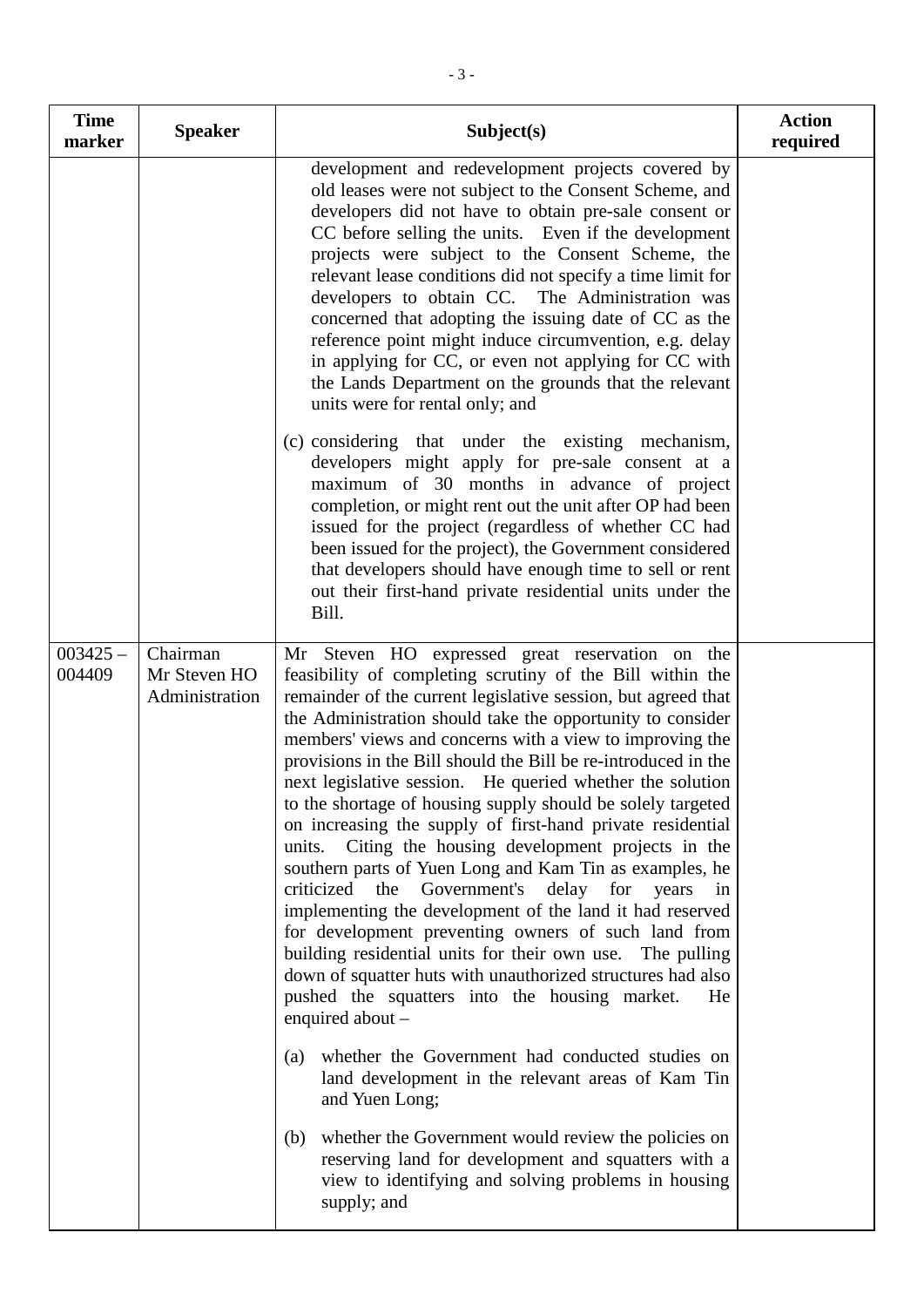| <b>Time</b><br>marker | <b>Speaker</b>                                            | Subject(s)                                                                                                                                                                                                                                                                                                                                                                                                                                                                                  | <b>Action</b><br>required |
|-----------------------|-----------------------------------------------------------|---------------------------------------------------------------------------------------------------------------------------------------------------------------------------------------------------------------------------------------------------------------------------------------------------------------------------------------------------------------------------------------------------------------------------------------------------------------------------------------------|---------------------------|
|                       |                                                           | whether the passing of the Bill alone could help solve<br>(c)<br>the problem in housing supply and whether the<br>introduction of the Special Rates regime could lower<br>the price of private residential units.                                                                                                                                                                                                                                                                           |                           |
|                       |                                                           | The Administration advised that -                                                                                                                                                                                                                                                                                                                                                                                                                                                           |                           |
|                       |                                                           | issues concerning land development were under the<br>(a)<br>purview of the Development Bureau.<br>Members'<br>views on the development of private land and<br>squatters policy would be relayed to the Development<br>Bureau for consideration and reference; and                                                                                                                                                                                                                           |                           |
|                       |                                                           | the housing supply problem was a complicated issue<br>(b)<br>requiring a multi-pronged approach to resolve. The<br>Bill, the policy intent of which was to encourage<br>developers to expedite the supply of first-hand private<br>residential units in completed projects, was one of the<br>many measures that the Government took to address<br>the issue of inadequate housing supply.<br>The<br>Transport and Housing Bureau would consider Mr<br>HO's concerns on housing supply.     |                           |
| $004410 -$<br>005214  | Chairman<br><b>SHIU</b><br>Mr<br>Ka-fai<br>Administration | Mr SHIU Ka-fai expressed reservation on the feasibility of<br>completing scrutiny of the Bill within the remainder of the<br>current legislative session and expressed the following<br>views:                                                                                                                                                                                                                                                                                              |                           |
|                       |                                                           | the Administration should take note of members'<br>(a)<br>views and concerns on the Bill and focus on solving<br>the land and housing supply problem instead of<br>introducing the Bill, as only a few thousand first-hand<br>private residential units would be subject to the<br>Special Rates regime, far falling short of the market<br>demand for private residential units; and                                                                                                       |                           |
|                       |                                                           | the housing supply problem was the root of all the<br>(b)<br>social activities in the past few months which had to<br>be solved by effective Government measures other<br>than the Bill.                                                                                                                                                                                                                                                                                                    |                           |
|                       |                                                           | The Administration advised that the policy objective of the<br>Bill was to encourage more timely supply of first-hand<br>private residential units, rather than combating or curbing<br>property prices of first-hand private residential units.<br>The<br>Administration had taken note of members' views and<br>concerns on the Bill, and was working on the transitional<br>housing projects and embarking on a study on tenancy<br>control of subdivided units ("SDUs"), with a view to |                           |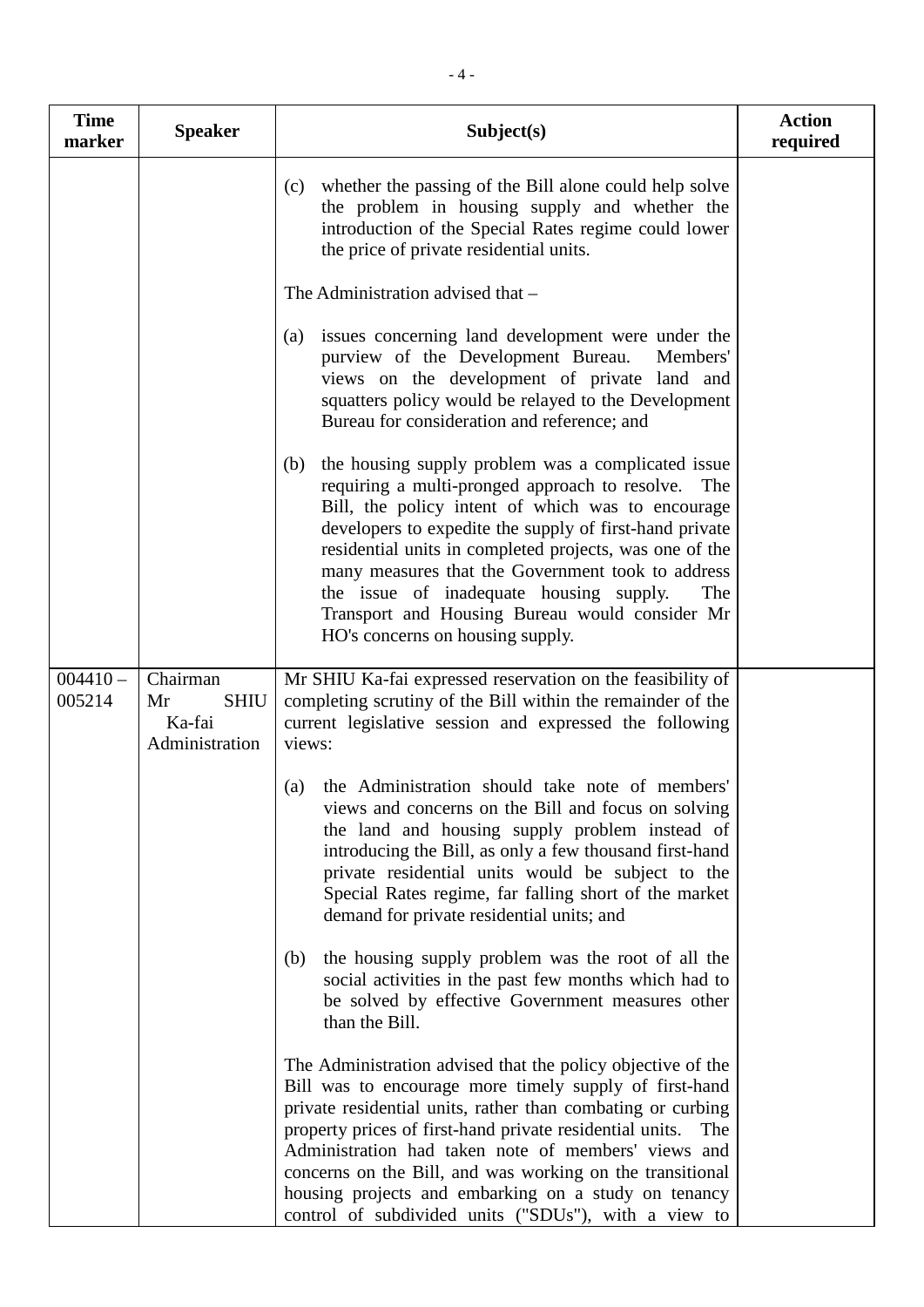| <b>Time</b><br>marker | <b>Speaker</b>                                                                                | Subject(s)                                                                                                                                                                                                                                                                                                                                                                                                                                                                                                                                                                                                                                                                                                                                                                                                                                                                                                                                                                                                                                                                                                                                                                                                                                                                                                                                                                                                                                                                                                                                                                                                                                                                                                                      | <b>Action</b><br>required |
|-----------------------|-----------------------------------------------------------------------------------------------|---------------------------------------------------------------------------------------------------------------------------------------------------------------------------------------------------------------------------------------------------------------------------------------------------------------------------------------------------------------------------------------------------------------------------------------------------------------------------------------------------------------------------------------------------------------------------------------------------------------------------------------------------------------------------------------------------------------------------------------------------------------------------------------------------------------------------------------------------------------------------------------------------------------------------------------------------------------------------------------------------------------------------------------------------------------------------------------------------------------------------------------------------------------------------------------------------------------------------------------------------------------------------------------------------------------------------------------------------------------------------------------------------------------------------------------------------------------------------------------------------------------------------------------------------------------------------------------------------------------------------------------------------------------------------------------------------------------------------------|---------------------------|
|                       |                                                                                               | providing some relief on applicants of public rental<br>housing and tenants of SDUs.<br>The Administration<br>believed that concerted efforts in identifying land for<br>housing development were necessary.                                                                                                                                                                                                                                                                                                                                                                                                                                                                                                                                                                                                                                                                                                                                                                                                                                                                                                                                                                                                                                                                                                                                                                                                                                                                                                                                                                                                                                                                                                                    |                           |
| $005215 -$<br>010102  | Chairman<br>Mr Christopher<br><b>CHEUNG</b><br>Abraham<br>Mr<br><b>SHEK</b><br>Administration | Noting from paragraph 5 of the Administration's paper (LC<br>paper No. $CB(1)790/19-20(02)$ that the purported 10 000<br>units of "unsold first-hand private residential units" as at<br>the end of March 2020 might include vacant units and units<br>rented out by developers (e.g. as serviced apartments),<br>Mr Christopher CHEUNG enquired about -<br>the percentage of vacant units therein as this could<br>(a)<br>shed light on the vacancy situation of first-hand<br>private residential units;<br>(b) whether on completion of short-term tenancies (such<br>as three to six months) of unsold first-hand private<br>residential units, the units would be regarded as<br>vacant; and<br>(c) whether developers would need to pay Special Rates<br>if they rent out their unsold first-hand private<br>residential units for a short period of time within the<br>reporting period.<br>Mr Abraham SHEK requested an explanation on the<br>absence of figures on units rented out or for self-use in the<br>number of "unsold first-hand private residential units" as<br>set out in paragraph 5 of the Administration's paper (LC<br>paper No. $CB(1)790/19-20(02)$ and the application of BL<br>105.<br>The Administration advised that -<br>as developers were currently not required to declare<br>(a)<br>the status of the "unsold first-hand private residential<br>units", including whether they were rented out or were<br>for self-use purpose. There was, however, apparently<br>an upward trend of the number of "unsold first-hand<br>private residential units". The number of "unsold<br>first-hand private residential units" increased from<br>around 4 000 units at end 2012 to 6 000 units at end |                           |
|                       |                                                                                               | 2014, and further increased to 9 000 units at end 2017.<br>The latest figure as at end-March 2020 was around<br>10 000 units; and                                                                                                                                                                                                                                                                                                                                                                                                                                                                                                                                                                                                                                                                                                                                                                                                                                                                                                                                                                                                                                                                                                                                                                                                                                                                                                                                                                                                                                                                                                                                                                                               |                           |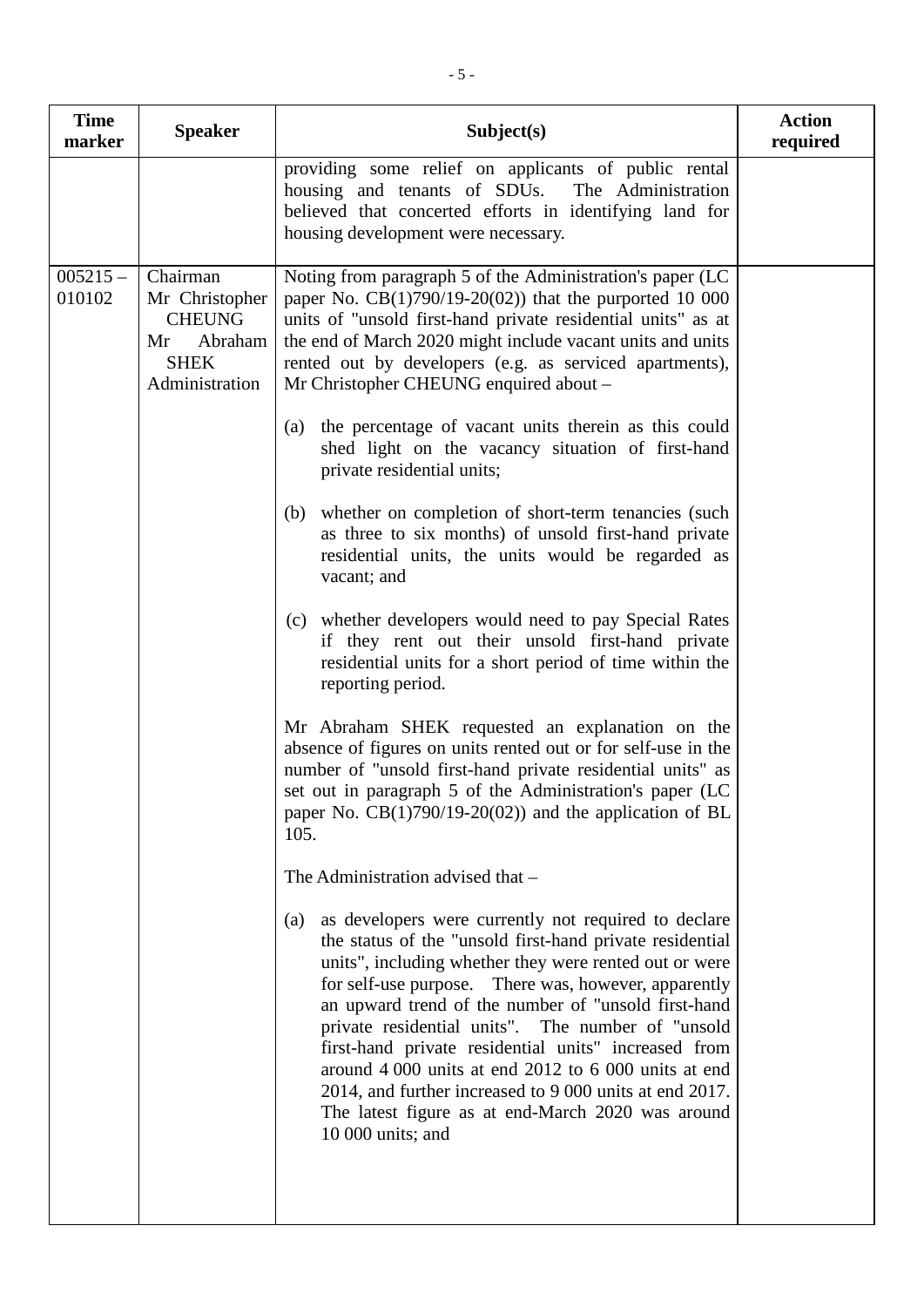| <b>Time</b><br>marker | <b>Speaker</b>                            | Subject(s)                                                                                                                                                                                                                                                                                                                                                                                                                                                                                                                                                                                                                                  | <b>Action</b><br>required |
|-----------------------|-------------------------------------------|---------------------------------------------------------------------------------------------------------------------------------------------------------------------------------------------------------------------------------------------------------------------------------------------------------------------------------------------------------------------------------------------------------------------------------------------------------------------------------------------------------------------------------------------------------------------------------------------------------------------------------------------|---------------------------|
|                       |                                           | as regards units for rent, under the Bill, developers did<br>(b)<br>not have to pay Special Rates in respect of a specified<br>tenement if such tenement was let to a person (other<br>than a related party of the first-owner) under a<br>stamped tenancy agreement at a rent not less than the<br>market rent and for not less than 183 days in<br>aggregate during the reporting period. As advised<br>previously, in Weson Investment Ltd v Commissioner<br>of Inland Revenue [2007] 2 Hong Kong Law Reports<br>& Digest 567 (CA), the Court of Appeal had clearly<br>established that BL 105 had no application to tax<br>legislation. |                           |
| $010103 -$<br>011644  | Chairman<br>Mr Tony TSE<br>Administration | Mr Tony TSE considered that the Administration should<br>take the following actions:                                                                                                                                                                                                                                                                                                                                                                                                                                                                                                                                                        |                           |
|                       |                                           | assess the effectiveness of introducing the Bill in<br>(a)<br>achieving the target of expediting the supply of<br>first-hand private residential units, and substantiate<br>the Bill's policy intent with relevant studies and<br>analyses;                                                                                                                                                                                                                                                                                                                                                                                                 |                           |
|                       |                                           | streamline the procedures for developers to sell their<br>(b)<br>properties on completion as soon as possible, such as<br>the Consent Scheme; and                                                                                                                                                                                                                                                                                                                                                                                                                                                                                           |                           |
|                       |                                           | get hold of information on the vacant first-hand<br>(c)<br>private residential units more fully, i.e. how many of<br>them were rented out or were for self-use purpose.                                                                                                                                                                                                                                                                                                                                                                                                                                                                     |                           |
|                       |                                           | Mr TSE enquired about -                                                                                                                                                                                                                                                                                                                                                                                                                                                                                                                                                                                                                     |                           |
|                       |                                           | the percentage of application for sale of first-hand<br>(a)<br>private residential units during construction under the<br><b>Consent Scheme;</b>                                                                                                                                                                                                                                                                                                                                                                                                                                                                                            |                           |
|                       |                                           | the percentage of sale of these first-hand private<br>(b)<br>residential units against the total number of completed<br>units under the Consent Scheme; and                                                                                                                                                                                                                                                                                                                                                                                                                                                                                 |                           |
|                       |                                           | whether market analysis had been conducted for<br>(c)<br>setting the threshold for exempting the payment of<br>Special Rates by renting out a first-hand private<br>residential unit at 183 days during the reporting period<br>of 12 months.                                                                                                                                                                                                                                                                                                                                                                                               |                           |

The Administration advised that –

(a) developers were currently not required to declare the status of the "unsold first-hand private residential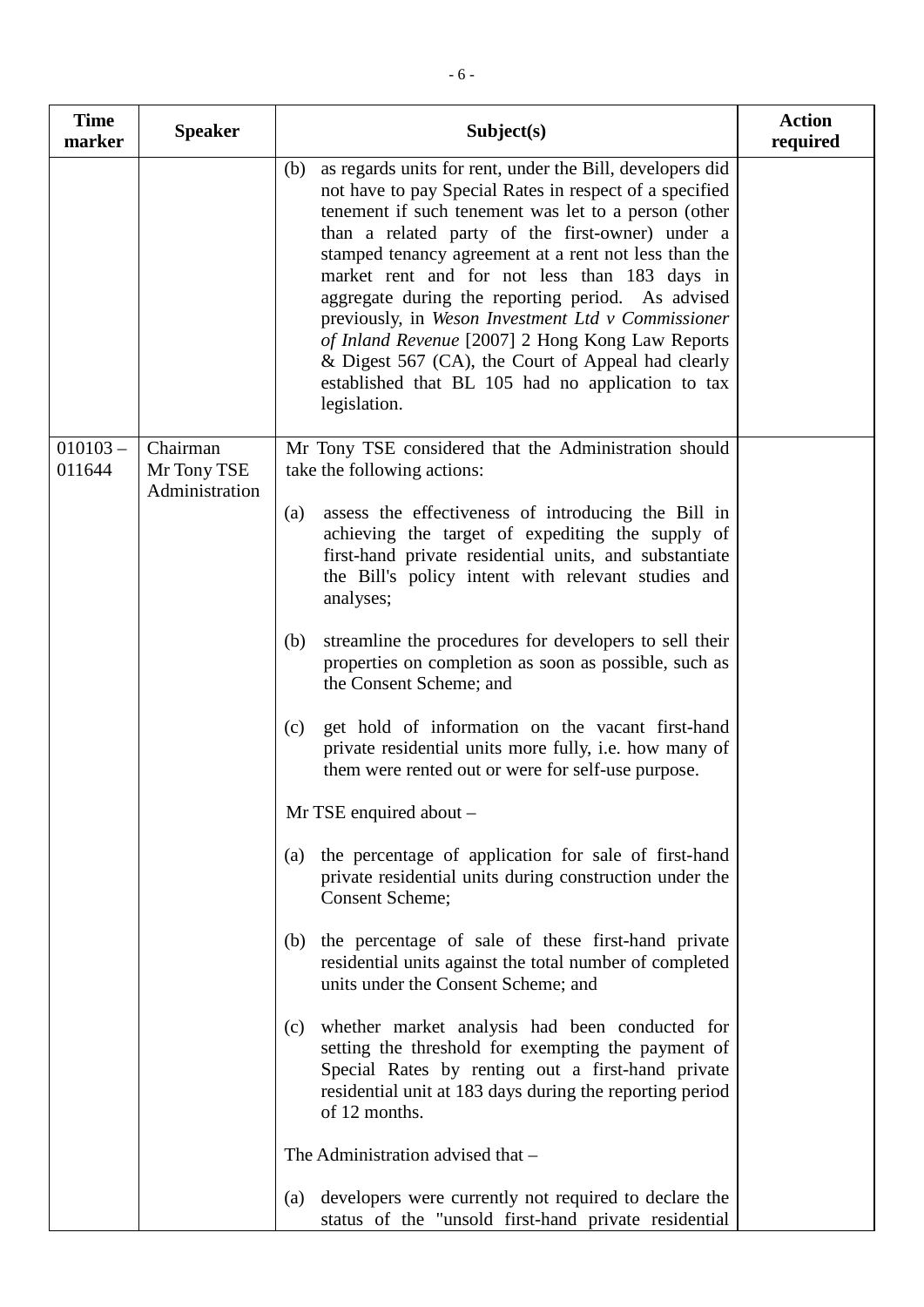| <b>Time</b><br>marker | <b>Speaker</b>                                           | Subject(s)                                                                                                                                                                                                                                                                                                                                                                                                                                                                                                                                                                                                                                                                                                                                                                                                                                                                                                                                                                                                                                                                                                                                                                                                                                                                                                                                                                                                                                                                                                                                                                                                                                                                                                                                                       | <b>Action</b><br>required |
|-----------------------|----------------------------------------------------------|------------------------------------------------------------------------------------------------------------------------------------------------------------------------------------------------------------------------------------------------------------------------------------------------------------------------------------------------------------------------------------------------------------------------------------------------------------------------------------------------------------------------------------------------------------------------------------------------------------------------------------------------------------------------------------------------------------------------------------------------------------------------------------------------------------------------------------------------------------------------------------------------------------------------------------------------------------------------------------------------------------------------------------------------------------------------------------------------------------------------------------------------------------------------------------------------------------------------------------------------------------------------------------------------------------------------------------------------------------------------------------------------------------------------------------------------------------------------------------------------------------------------------------------------------------------------------------------------------------------------------------------------------------------------------------------------------------------------------------------------------------------|---------------------------|
|                       |                                                          | units" and the reason for such units to remain<br>unsold/vacant;<br>the percentage of application for sale of first-hand<br>(b)<br>private residential units under the Consent Scheme<br>had been increasing from about 77% in 2015 to about<br>90% in end of March 2019, with an average of about<br>80% in recent years. Every application for the sale<br>of first-hand private residential units under the<br>Consent Scheme must not be less than 20% of the<br>total number of residential units in the development or<br>in the phase of the development (as the case might)<br>be); and<br>Administration noted and would consider<br>(c)<br>the<br>members' views and concerns on the threshold for<br>exempting the payment of Special Rates by renting<br>out a first-hand private residential unit at 183 days<br>during a reporting period of 12 months.                                                                                                                                                                                                                                                                                                                                                                                                                                                                                                                                                                                                                                                                                                                                                                                                                                                                                            |                           |
| $011645 -$<br>013016  | Chairman<br>LO<br>Dr<br>Ir<br>Wai-kwok<br>Administration | Ir Dr LO Wai-kwok observed from the numbers of unsold<br>first-hand private residential units in completed projects<br>and agreements for sale and purchase of first-hand private<br>residential units for the period from 2010 to 2020 as<br>respectively provided in Annexes 2 and 3 of the<br>Administration's<br>(LC)<br>No.<br>paper<br>paper<br>$CB(1)790/19-20(02)$ that the ratio of units unsold to the<br>units sold was roughly 1:2 and had remained consistent in<br>the 10-year period. Based on such data, he considered<br>that there was insufficient information and evidence to<br>prove that there had been hoarding of such units.<br>Regarding the 4 200 unsold first-hand private residential<br>units completed from 2013 to 2017 in Annex 4 of the<br>paper, as the Administration did not have information on<br>how many of such first-hand private residential units were<br>rented out or were for self-use purpose, one could not tell<br>that there had been hoarding of such units so as to justify<br>the introduction of Special Rates.<br>In Dr LO stressed that he could not see signs of hoarding of<br>those units from the statistics provided and opined that the<br>Administration<br>should<br>also<br>take<br>into<br>account<br>work-in-progress and inventories for the completed units.<br>He called on the Administration to solve the housing<br>supply problem by conducting analyses and studies to<br>identify the causes, and propose and implement appropriate<br>measures and policies. He enquired about the reasons for<br>halting the studies about a year ago on public housing<br>developments at the periphery of certain country parks near<br>Shui Chuen O Estate and Tai Lam which covered over 40 |                           |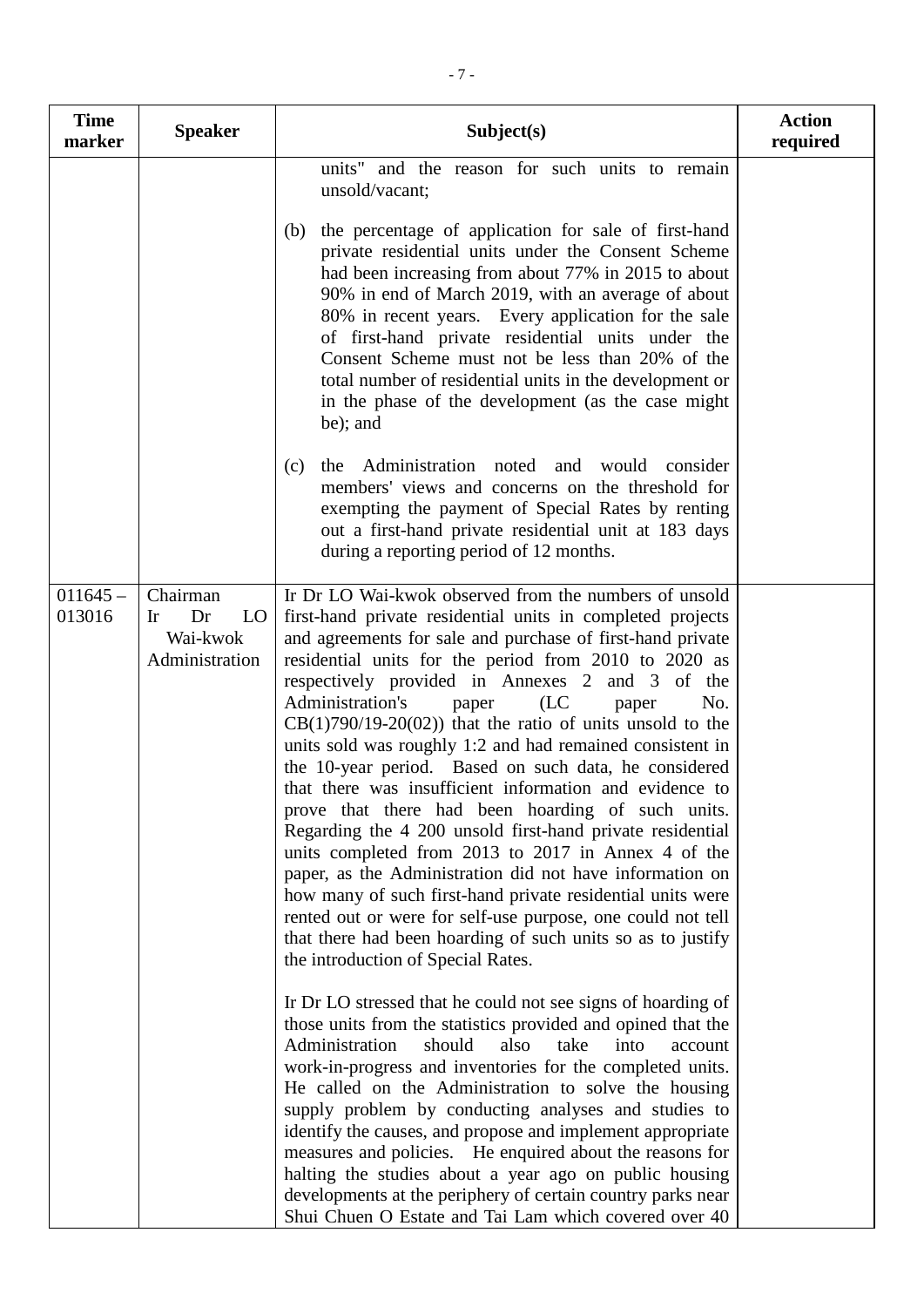| <b>Time</b><br>marker | <b>Speaker</b>                                               | Subject(s)                                                                                                                                                                                                                                                                                                                                                                                                                                                                                                                                                                                                                                                                                                                                                                                                                                                                                                                                                                                                                                                                                                                                                                                                                                                                                                                                                                                                                                                                                                                                                                                                                                                                    | <b>Action</b><br>required |
|-----------------------|--------------------------------------------------------------|-------------------------------------------------------------------------------------------------------------------------------------------------------------------------------------------------------------------------------------------------------------------------------------------------------------------------------------------------------------------------------------------------------------------------------------------------------------------------------------------------------------------------------------------------------------------------------------------------------------------------------------------------------------------------------------------------------------------------------------------------------------------------------------------------------------------------------------------------------------------------------------------------------------------------------------------------------------------------------------------------------------------------------------------------------------------------------------------------------------------------------------------------------------------------------------------------------------------------------------------------------------------------------------------------------------------------------------------------------------------------------------------------------------------------------------------------------------------------------------------------------------------------------------------------------------------------------------------------------------------------------------------------------------------------------|---------------------------|
|                       |                                                              | hectares of land.<br>The Administration advised that the number of "unsold"<br>first-hand private residential units" specified in Annex 2 of<br>the Administration's paper was a cumulative figure<br>reflecting the number of unsold first-hand private residential<br>units in projects completed in that year or in the previous<br>seven years as at a specific date. The number of "unsold<br>first-hand private residential units" kept changing as new<br>first-hand private residential units were completed and sold<br>from time to time. On the other hand, the number of<br>agreements for sale and purchase of first-hand private<br>residential units of each year as specified in Annex 3 of the<br>Administration's paper reflected the number of transactions<br>of first-hand private residential property in a specific year;<br>and the residential units involved might be completed in the<br>past few years or in the prevailing year, or had not yet been<br>completed (i.e. offered for pre-sale). Since the statistical<br>basis and concept of the two sets of data on "unsold"<br>first-hand private residential units" and agreement for sale<br>and purchase of first-hand private residential units were<br>different, a direct comparison would not serve much useful<br>purpose. The Administration noted Ir Dr LO's views on<br>land development.<br>The Chairman remarked that the Administration had not<br>collected and provided sufficient information on the status<br>of the unsold first-hand private residential units in<br>completed projects, such as whether they were rented out<br>or for self-use and the relevant numbers. |                           |
| $013017-$<br>013924   | Chairman<br><b>LUK</b><br>Mr<br>Chung-hung<br>Administration | Mr LUK Chung-hung opined that there was obvious<br>hoarding of first-hand private residential units in<br>completed projects as developers had a strong incentive to<br>sell those units at a high price especially in a heated<br>market. Imposing Special Rates at around 5% of the<br>property value was a mild measure taking into account the<br>rise in property value every year. Members of the public<br>were unable to afford high-priced residential units and the<br>hoarding of first-hand private residential units in<br>completed projects by developers had contributed to the<br>phenomenon. He opined that introduction of the Special<br>Rates regime could assist in expediting the supply of such<br>units, and called on the Administration to solve the land<br>and housing supply problem by using a multi-pronged<br>strategy. He enquired about whether the Administration<br>would incorporate members' views and concerns raised on                                                                                                                                                                                                                                                                                                                                                                                                                                                                                                                                                                                                                                                                                                              |                           |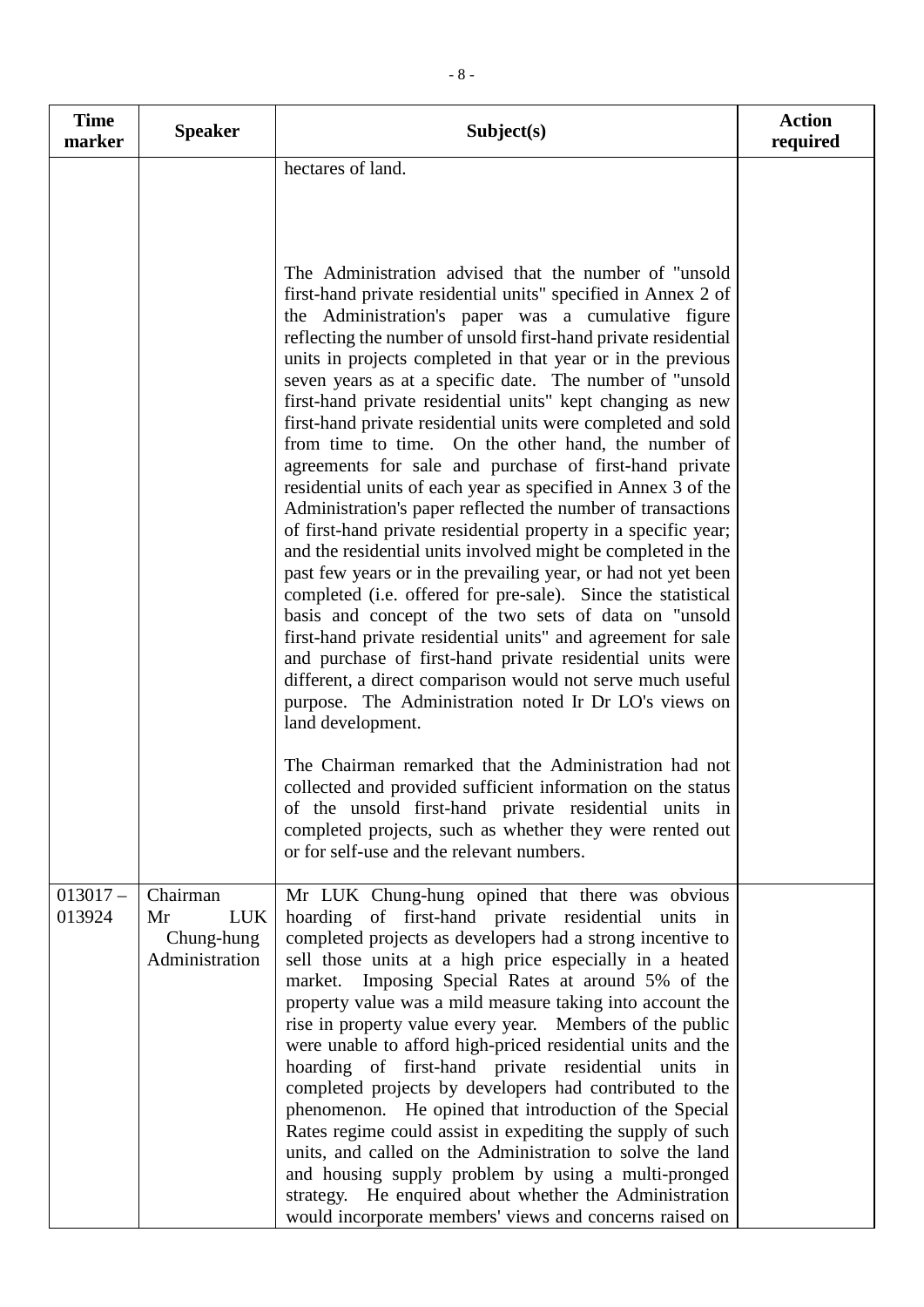| <b>Time</b><br>marker | <b>Speaker</b>                                             | Subject(s)                                                                                                                                                                                                                                                                                                                                                                                                                                                                                                                                                                                                                                                                                                                                                                                                                                                                                 | <b>Action</b><br>required |
|-----------------------|------------------------------------------------------------|--------------------------------------------------------------------------------------------------------------------------------------------------------------------------------------------------------------------------------------------------------------------------------------------------------------------------------------------------------------------------------------------------------------------------------------------------------------------------------------------------------------------------------------------------------------------------------------------------------------------------------------------------------------------------------------------------------------------------------------------------------------------------------------------------------------------------------------------------------------------------------------------|---------------------------|
|                       |                                                            | the Bill, and re-draft and re-introduce the Bill in the next<br>legislative session at the earliest opportunity.                                                                                                                                                                                                                                                                                                                                                                                                                                                                                                                                                                                                                                                                                                                                                                           |                           |
|                       |                                                            | The Administration advised that it would consider the<br>market situation and members' views and concerns in<br>deciding the way forward of the Bill.<br>Mr LUK<br>considered that the Administration should first introduce<br>Special Rates while market changes could be adapted to by<br>changing the rates of Special Rates to be imposed.                                                                                                                                                                                                                                                                                                                                                                                                                                                                                                                                            |                           |
| $013925 -$<br>014233  | Chairman<br>Administration                                 | Noting the several recent unsuccessful tendering exercises<br>in Government land sale and the lowering of the market<br>prices of land, the Chairman opined that the Administration<br>should re-assess its pricing policy in the sale of land. It<br>should also re-examine its policy of excluding over 75% of<br>the land available in Hong Kong from housing<br>development.                                                                                                                                                                                                                                                                                                                                                                                                                                                                                                           |                           |
| $014234 -$<br>014835  | Chairman<br>Abraham<br>Mr<br><b>SHEK</b><br>Administration | Mr Abraham SHEK agreed that unreasonable hoarding of<br>first-hand private residential units in completed projects<br>was undesirable. He considered that members of the<br>public should purchase residential units which they could<br>afford to avoid getting into situations of "negative equity"<br>when property prices dropped. Mr SHEK reiterated his<br>concern that residential units issued with OPs but not yet<br>issued with CCs and refurbished by developers were not<br>yet ready to be rented out. In this regard, it would be<br>unfair to adopt the day of issue of OPs as the reference<br>point for applying Special Rates.                                                                                                                                                                                                                                          |                           |
| $014836 -$<br>015356  | Chairman<br>LO<br>Dr<br>Ir<br>Wai-kwok<br>Administration   | Ir Dr LO Wai-kwok expressed disappointment at the<br>Administration's failure to address the enquiries, which he<br>had raised at the previous meeting of the Bills Committee<br>on 15 June 2020, about the number of unsold first-hand<br>private residential units which would be regarded by the<br>Administration as normal and reasonable, and the<br>anticipated increase in the supply of first-hand private<br>residential units that the Bill, if enacted, could bring about.<br>In the absence of an analysis on the extent of hoarding of<br>unsold first-hand private residential units, he remained<br>unconvinced that introduction of the Special Rates regime<br>could expedite the supply of first-hand private residential<br>units to the market.<br>The Administration noted Ir Dr LO's concerns and advised<br>that the policy objective of the Bill was to encourage |                           |
|                       |                                                            | developers to expedite the supply of completed first-hand<br>residential<br>private<br>units<br>the<br>market.<br>The<br>to                                                                                                                                                                                                                                                                                                                                                                                                                                                                                                                                                                                                                                                                                                                                                                |                           |